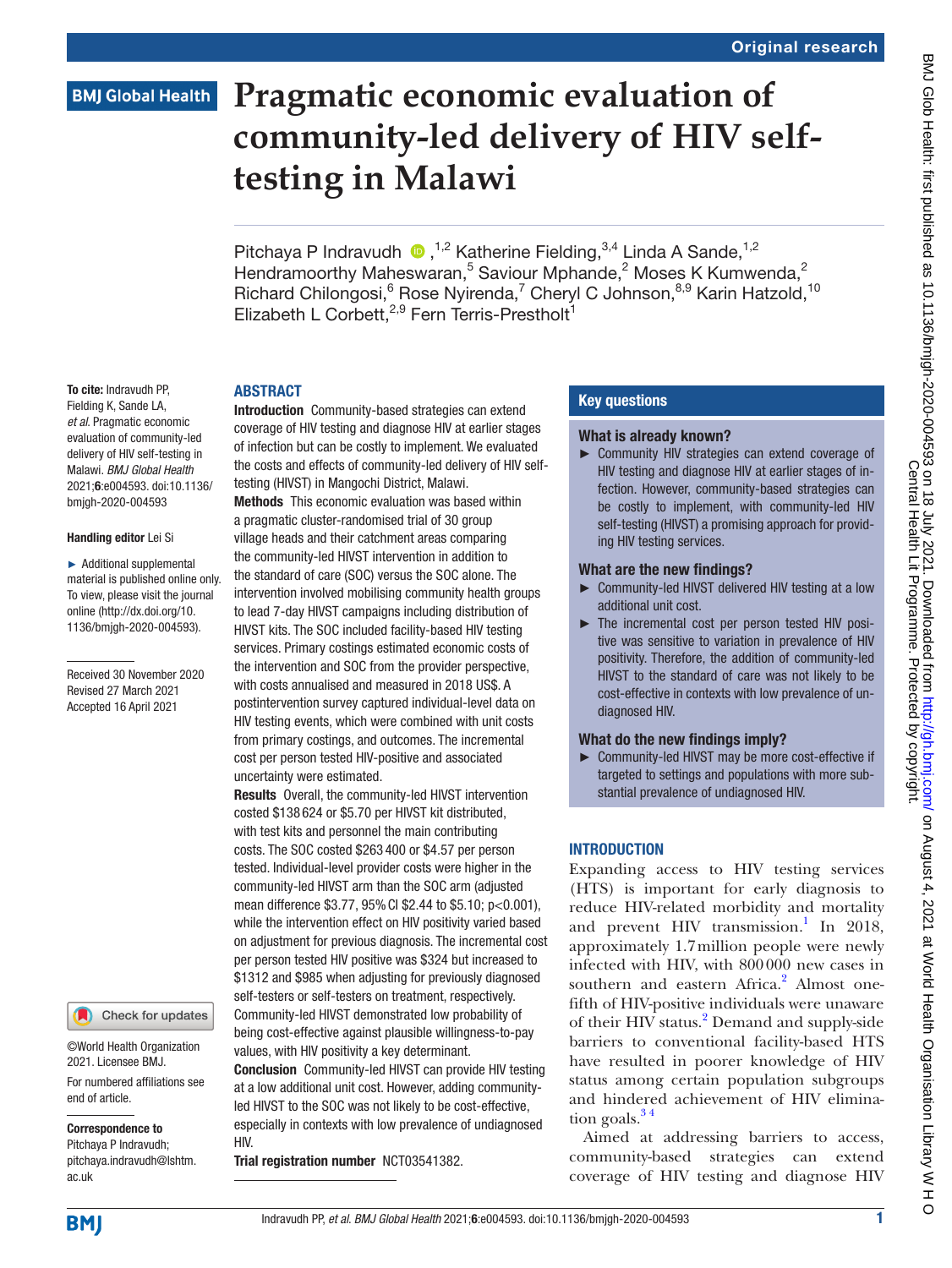at earlier stages of infection but can be costly to implement.<sup>45</sup> Meeting and maintaining high awareness of HIV status is dependent on identifying sustainable approaches for providing HTS beyond health facilities, especially with declining global funding for community health programmes.<sup>[6](#page-9-4)</sup> Moreover, as countries successfully scale-up HIV testing and treatment services, costs per new HIV diagnoses are increasing.<sup>7</sup> To remain cost-effective, community-based HIV testing strategies must further minimise costs and maximise the proportion diagnosed, treated or linked to prevention.<sup>[7](#page-9-5)</sup>

Community-led approaches involve engaging underserved communities in disease prevention and management.[8](#page-9-6) Through context-driven design and implementation, community participation in health programmes has been shown to improve health outcomes at low costs.  $9-12$  HIV self-testing (HIVST), which is recommended as an additional strategy to reach underserved populations, $\frac{13}{3}$  could be introduced within a community-led framework to enable direct provision of HTS by communities and improve the coverage, efficiency and sustainability of community programmes.<sup>[8](#page-9-6)</sup>

In this study, we evaluated the costs and effects of community-led delivery of HIVST within a pragmatic cluster-randomised trial comparing community-led HIVST in addition to the standard of care (SOC) versus the SOC alone.

#### **METHODS**

#### Trial design, setting and participants

We conducted an economic evaluation of community-led delivery of HIVST using individual-level data on costs and effects generated from a cluster-randomised trial in Mangochi District, Malawi. Clusters, defined as group village heads and their catchment areas, were identified from communities served by five government primary health centres in one of the most HIV-prevalent districts in Malawi.<sup>[14](#page-9-9)</sup> Thirty clusters were randomised 1:1 to community-led HIVST in addition to the SOC or the SOC alone, which includes facility-based HTS. The aim of the trial was to determine whether the community-led HIVST intervention increased the proportion of the population who tested for HIV, especially among subgroups with high undiagnosed HIV, including adolescents, older adults and men. The trial protocol and anal-ysis are reported separately.<sup>[15 16](#page-9-10)</sup>

The trial was conducted through the Unitaid/Population Services International (PSI) HIV Self-Testing Africa Initiative (STAR) [\(http://hivstar.lshtm.ac.uk/\)](http://hivstar.lshtm.ac.uk/). The study team included PSI Malawi, the Malawi-Liverpool-Wellcome Trust Clinical Research Programme and the Ministry of Health.

#### Procedures

The community-led HIVST intervention involved mobilising established community health groups to lead the design and implementation of HIVST campaigns.

Established groups included community health action groups, who deliver basic health services with government community health workers (CHWs) at group village head level, and community volunteers, including village health committees, who oversee service provision at village level.

The intervention was delivered in groups of two-to-three clusters every 14 days and consisted of three main components: participatory workshops, trainings and HIVST campaigns. Community health action groups and CHWs were invited to a 2-day participatory workshop facilitated by the study team. To inform the design of an HIVST campaign in their respective areas, participants identified drivers of HIV, available HIV services and barriers to access, and underserved subgroups. Participants then determined how the campaign would be implemented, including plans for distribution of HIVST kits, support for linkage to routine HIV services and demand creation for HIVST. Afterwards, community volunteers attended 2-day trainings on how to support HIVST use, interpretation and linkage to routine HIV services. Volunteers were also trained on communicating HIV prevention messages, managing social harms, handling and storing kits, and collecting data.

Community volunteers then delivered 7-day HIVST campaigns under the supervision of community health action groups and CHWs. Implementation was based on strategies outlined by each cluster during participatory workshops. Inputs provided by the study team included the OraQuick HIV Self-Test (Orasure Technologies, Thailand), communications and instructional materials, data collection tools and a nationally standardised gratuity of MWK 7000 (US\$10) per volunteer. Cluster residents aged 15 years and older were eligible to take an HIVST kit for themselves and an additional kit for secondary distribution.

The SOC, which was available in both study arms, included HTS provided by the Ministry of Health. HTS is primarily available at facility level through providerinitiated testing in outpatient services or client-initiated testing, or at community level through periodic outreach by health facilities. Lay healthcare workers performed HIV testing using finger-prick rapid diagnostic tests based on serial testing algorithms using Determine HIV-1/2 and Unigold HIV-1/2.

#### Cost measurement

Economic costs of the community-led HIVST intervention and the SOC were estimated from the provider perspective using global costing guidelines. $17$  Costing methods are more fully described in [online supplemental](https://dx.doi.org/10.1136/bmjgh-2020-004593) [text 1.](https://dx.doi.org/10.1136/bmjgh-2020-004593) Intervention costs were collected for the 5-month intervention period. Financial data were extracted from expenditure records, with each expenditure item allocated to a cost category and activity. Financial costs, which contributed to the majority of costs due to vertical implementation, were then supplemented with economic costs. Microcosting involved direct observations and interviews with the study team and community volunteers in three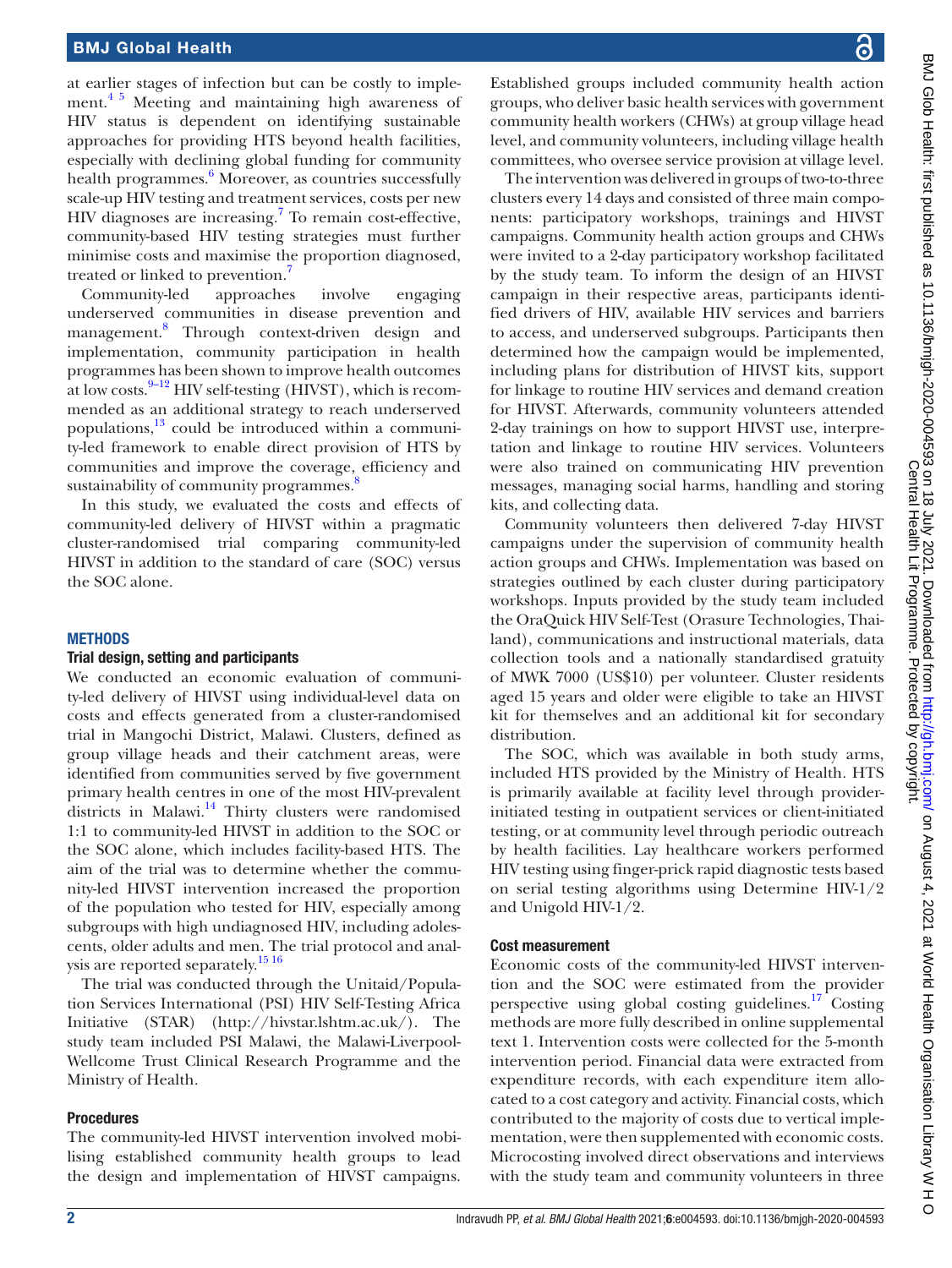sites, with one site selected per subdistrict. Start-up costs included the costs of training and sensitisation and costs incurred during the start-up period in the month prior to the intervention. Implementation costs included costs of capital and recurrent inputs, including building and storage, equipment, vehicles, personnel, supplies and HIVST kits (unit price of US\$2.50). Shared costs between HIVST distribution models and sites were allocated using the volume of HIVST kits distributed, reported time use by staff, mileage from the central office to sites,

and weighted average of allocation factors. The value of resources donated by communities were captured but excluded from the analysis due to incomplete data collection. Costs for the SOC were retrospectively collected for a 12-month period. Using an ingredients-based approach, resources required to deliver HTS were identified by cost category and valued based on their quantity and unit price through observations and interviews with facility personnel in the five health facilities. Unit prices were

US\$0.98 for Determine and US\$1.97 for Unigold. Overhead costs at the health facility level were allocated using the number of patients accessing outpatient services and HTS and reported time use by staff.

Start-up and capital costs were annualised using a 3% discount rate.<sup>17</sup> An annualisation timeframe of 2 years was assumed for start-up costs, while the useful life for capital costs was dependent on input type. Wastage assumptions also varied by input type. Local costs were converted to 2018 US dollars using the median exchange rate over the analysis period[.18](#page-9-12) Overall and site-level unit costs for the community-led HIVST intervention and the SOC were estimated, with programme and facility registers respectively providing the number of HIVST kits distributed and the number of persons tested for the costing periods. The number of persons self-tested was obtained by adjusting the number of kits distributed with the proportion of kit usage reported from the postintervention survey for the outcome measurement.

Activity and site-specific unit costs were then combined with frequency of HIV testing and self-testing events in the last 12 months reported in the postintervention survey, with individual-level provider costs estimated for each survey participant.

# Outcome measurement

For the economic evaluation, we measured the effect of the community-led HIVST intervention on the proportion tested HIV positive, defined as individuals who self-reported a positive HIV test in the last 12 months through the postintervention survey. To measure new diagnoses, we alternatively defined the proportion tested HIV positive as: (1) testing positive through the SOC or newly self-testing positive and (ii) testing positive through the SOC or self-testing positive and not on antiretroviral therapy (ART). HIV testing in the last 12 months was also included as an outcome of interest. Outcomes were captured over a 12-month period, since

community-led HIVST was designed to be delivered as an annual intervention to a high HIV-prevalence population who might benefit from recurrent testing. Of note, data on previous diagnosis were only collected for individuals who self-tested and not for individuals who tested through standard HTS. $^{19}$  We also did not account for confirmatory testing following HIVST .

Outcomes were measured through a postintervention survey administered 8–12 weeks after the start of the intervention in the community-led HIVST arm or corresponding dates in the SOC arm. Cluster residents were sampled to form the evaluation population. In each cluster, villages with at least 500 residents and located near the group head village were randomly selected for the survey. Households were then recruited in a clockwise spiral starting from a common location across selected villages, aiming to include at least 250 participants per cluster based on sample size calculations for the trial.<sup>[15](#page-9-10)</sup> Residents aged 15 years and older were eligible to participate in the survey, with written informed consent or assent obtained. Participants provided information on sociodemographic background and prior experience with HIV testing and treatment.

# Statistical analysis

Incremental costs and effects were estimated using individual-level data from the postintervention survey. Analysis used intention-to-treat and cluster-level methods appropriate for cluster-randomised trials with a small number of clusters. $20$  To estimate the mean difference (MD) in costs, we used linear regression to adjust for sex, age group and imbalance between arms at the individual level. Covariate-adjusted residuals were then summed for each cluster and compared by arm using a t-test. Similarly, risk differences (RDs) for the proportion tested for HIV and tested HIV-positive were estimated using a cluster-level analysis, with logistic regression used at the individual level to obtain covariate-adjusted summary values.

The incremental cost per person tested and tested HIV positive were calculated as the ratio of adjusted incremental costs and adjusted incremental effects. Uncertainty was estimated using two-stage non-parametric bootstrap, whereby clusters were sampled in the first stage and individuals within clusters were sampled in the second stage, both with replacement.<sup>[21 22](#page-9-15)</sup> A shrinkage correction was applied.<sup>21</sup> <sup>22</sup> Incremental costs and incremental effects were calculated across 1000 bootstrap replicates and plotted on cost-effectiveness planes.<sup>23</sup> CIs were estimated using bias-corrected percentiles.<sup>23</sup> Costeffectiveness acceptability curves were also generated from bootstrap replicates to illustrate probabilities for a range of willingness-to-pay values. Subgroup analyses were conducted to understand differences in individuallevel costs and effects by sex. Statistical analysis used Stata V.14.0.

We compared the incremental cost per person tested HIV positive to a willingness-to-pay threshold of \$315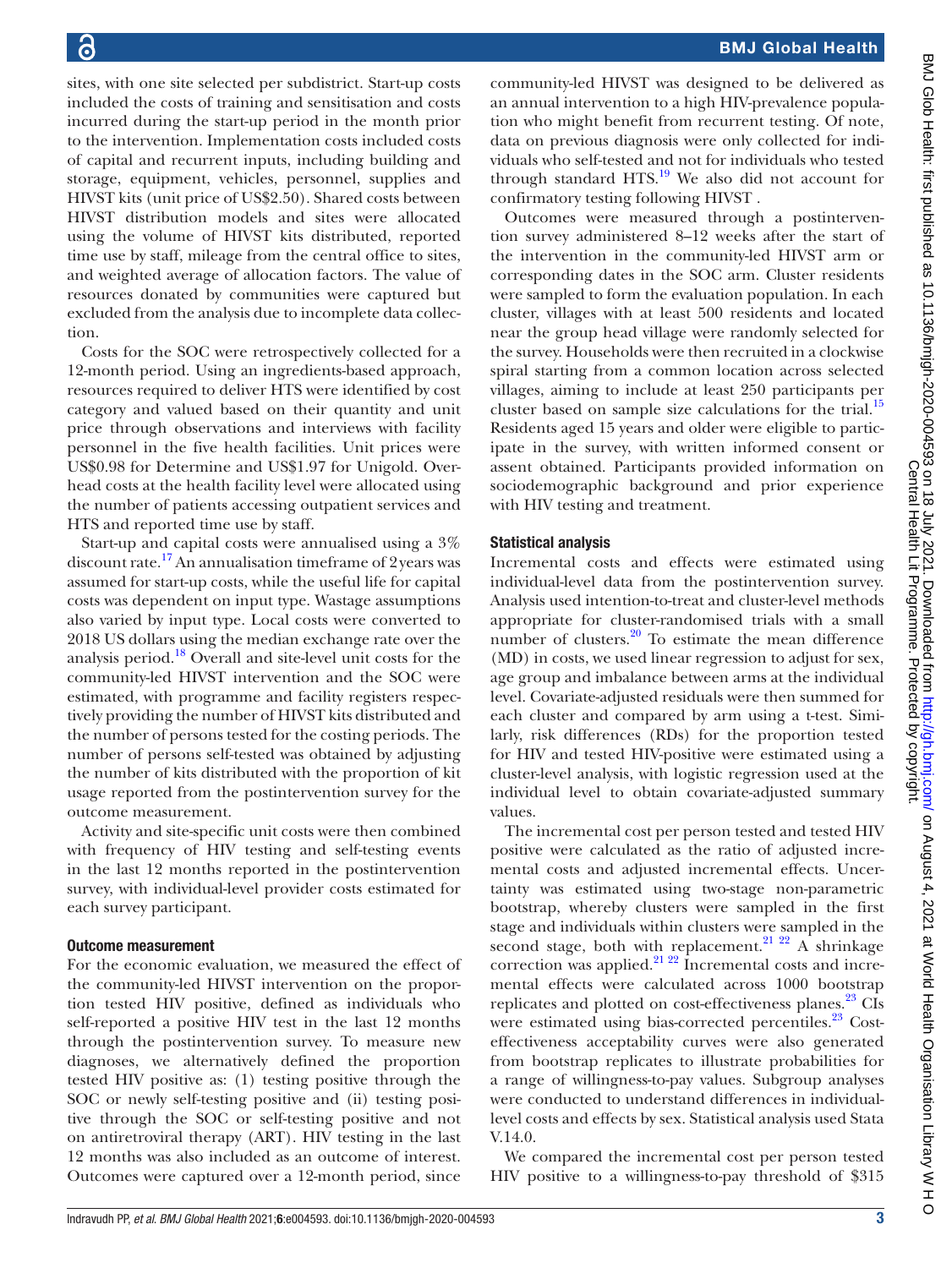across alternative outcome definitions. The threshold is based on a simulation study in Southern Africa, which showed that additional testing beyond the SOC was considered cost-effective if the cost per new diagnosis was below a threshold of 2018 US\$315 and therefore strongly associated with the cost per disability-adjusted life year (DALY) averted below a threshold of 2018 US\$500.<sup>[7](#page-9-5)</sup> The threshold represents opportunity costs of reallocating resources within an HIV programme from other HIV interventions to HIV testing and relevant to national programmes dependent on overseas funding. We aimed to improve comparability of our outcome to the threshold by adjusting for previous diagnosis among self-testers.

# Sensitivity and scenario analysis

One-way deterministic sensitivity and scenario analysis assessed the impact of varying parameters on the mean cost per HIVST kit distributed and the incremental cost per person tested HIV positive. In sensitivity analysis, we varied cost assumptions, including the discount rate (none, 16%) and exchange rate (minimum, maximum).<sup>[18](#page-9-12)</sup> In scenario analysis, we varied inputs that were considered to be important cost determinants, including the price of HIVST kits from \$0.98 (price of HIV RDTs) to  $$3.40$  (unsubsidised price of HIVST kits).<sup>[24](#page-9-17)</sup> Furthermore, we modelled real-world scenarios for routine implementation under the Ministry of Health by varying personnel costs  $(\pm 10\%)$ , start-up costs  $(\pm 10\%)$ , lifespan of start-up costs (1year, 5 years) and number of kits distributed (±10%). Parameters were selected based on scenarios evaluated in earlier STAR studies in anticipation of scale-up. $24$  We also estimated best and worst case scenarios for routine implementation by adjusting parameters that produced the lowest and highest values. Lastly, in addition to assessing alternative outcome definitions for HIV positivity, we assessed the impact of uncertainty using 95% CIs for the effect estimate.

#### **RESULTS**

The community-led HIVST intervention was delivered in 15 clusters between 5 October 2018 to 17 January 2019. HIVST campaigns were implemented in each cluster, with 157 community health action group members and 190 community volunteers distributing 24 316 HIVST kits. The postintervention survey included 90.2% (3960/4388) and 89.2% (3920/4394) of listed residents in the community-led HIVST and SOC arms, respectively (online supplementary figure 1). Across arms, response rates were lower among men (83.5%, 3072/3677) compared with women (94.2%, 4808/5105). Participant characteristics are summarised in [online supplemental](https://dx.doi.org/10.1136/bmjgh-2020-004593)  [table 1,](https://dx.doi.org/10.1136/bmjgh-2020-004593) with differences between arms observed for literacy, religion, ethnicity and self-reported health status.

# Costs

The total provider cost of the community-led HIVST intervention was \$138 624, which includes costs for the

5-month start-up and implementation period [\(table](#page-4-0) 1). The proportion of start-up and capital costs were respectively 10.3% (\$14 308) and 9.4% (\$13 023). Recurrent costs accounted for 80.3% (\$111 293) of the total cost, with the main contributing inputs including test kits (46.0%) followed by personnel (25.3%) and vehicle operation and maintenance (4.2%). The mean cost per HIVST kit distributed was \$5.70. Mean costs varied by cluster from \$4.45 to \$8.49, with lower costs achieved in clusters with higher volumes of kits distributed ([online supplemental](https://dx.doi.org/10.1136/bmjgh-2020-004593) [figure](https://dx.doi.org/10.1136/bmjgh-2020-004593) 2). The mean cost per person self-tested was \$5.73, which was estimated based on self-reported kit usage among survey participants who collected kits (99.6%, 3128/3142).

From January to December 2018, the total provider cost of the SOC was \$263400 ([table](#page-4-0) 1). Of total costs, capital costs were 3.0% (\$7887), while recurrent costs were 97.0% (\$255 513). In contrast with the community-led HIVST intervention, personnel (48.1%) contributed the largest proportion to costs followed by test kits (24.6%) and supplies (23.5%). The mean cost per person tested was \$4.57, ranging from \$2.90 to \$6.41 by health facility.

Based on the frequency of HIV testing and self-testing events reported in the postintervention survey, participants in the community-led HIVST arm had a mean number of 1.66 tests in the last 12 months [\(online](https://dx.doi.org/10.1136/bmjgh-2020-004593) [supplemental figure](https://dx.doi.org/10.1136/bmjgh-2020-004593) 3), providing a mean provider cost per person of \$9.06 ([table](#page-5-0) 2). In the SOC arm, the mean number of annual tests was 1.17, with a mean provider cost per person of \$5.52. The adjusted MD was \$3.77 (95% CI \$2.44 to \$5.10; p<0.001). Among men, the mean cost per person was \$8.04 and \$4.68 in the community-led HIVST and SOC arms, respectively. Mean costs were higher for women than men in both the community-led HIVST (\$9.74) and SOC (\$6.04) arms, reflecting higher frequency of testing among women. The MD in costs were similar among men (adjusted MD 3.57, 95%CI 2.33 to 4.81;  $p<0.001$ ) and women (adjusted MD 3.91,  $95\%$  CI 2.49 to 5.32; p<0.001; p value for interaction; p=0.25).

# HIV testing

HIV testing in the last 12 months was higher in the community-led HIVST arm (84.9%, 3363/3960) compared with the SOC arm (65.7%, 2574/3920), with adjusted RD of 19.5% (95% CI 15.0% to 24.0%; [online supplementary](https://dx.doi.org/10.1136/bmjgh-2020-004593) [table 2](https://dx.doi.org/10.1136/bmjgh-2020-004593)). The intervention effect was greater among men (adjusted RD 23.1%, 95%CI 17.8% to 28.4%; p<0.001) than women (adjusted RD 17.2%, 95%CI 12.7% to 21.8%; p<0.001; p value for interaction=0.002). The incremental cost per person tested was \$19.35 and lower for men (\$15.44) than women (\$22.67).

#### HIV positivity

HIV positivity was also higher in the community-led HIVST arm (2.6%, 104/3960) than the SOC arm (1.7%, 67/3920; adjusted RD 1.2%, 95%CI 0.3% to 2.0%; p=0.008), with more pronounced differences among women (adjusted RD 1.6%, 95%CI 0.5% to 2.6%;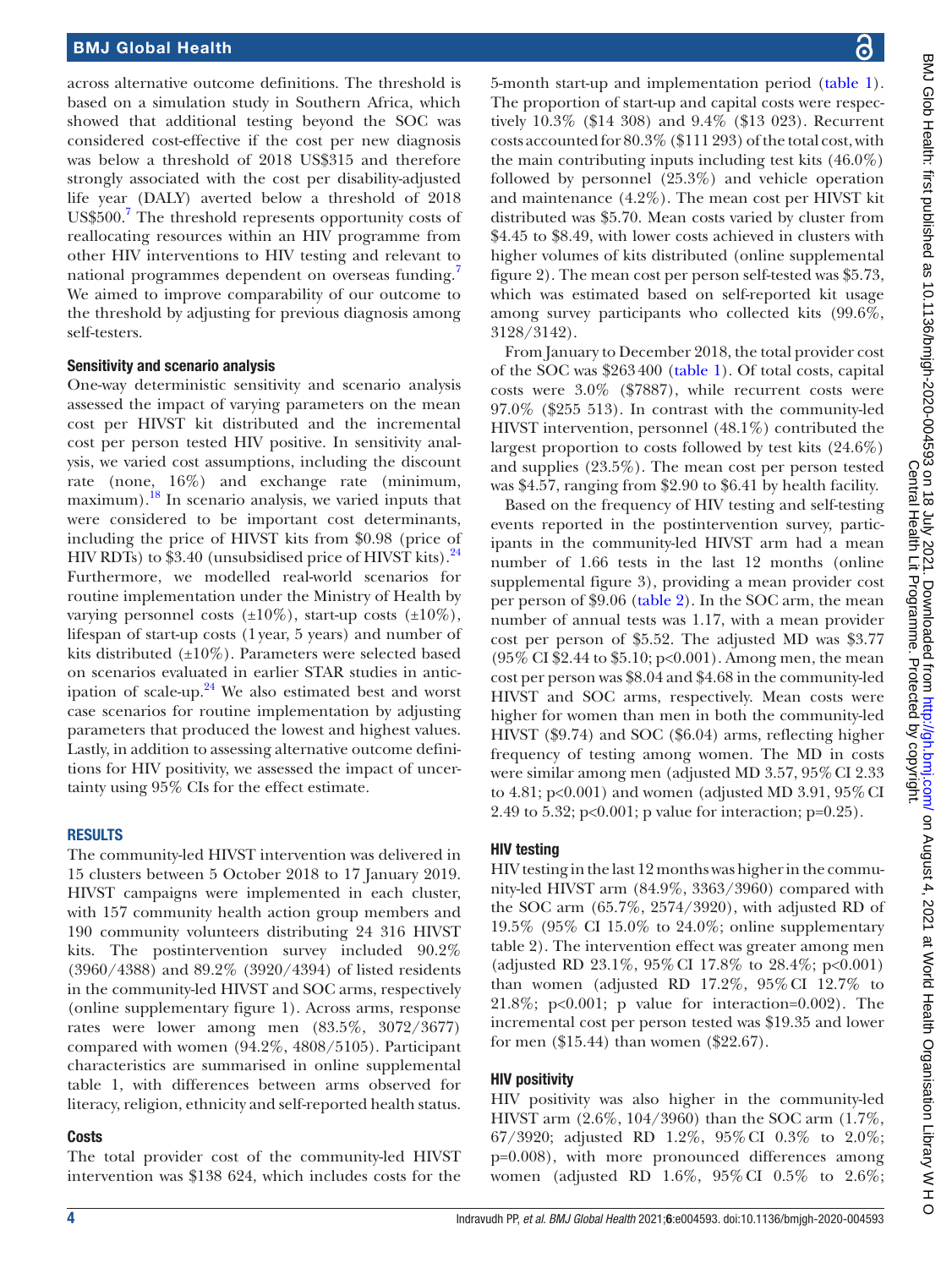<span id="page-4-0"></span>

| Table 1 Total and average unit costs of the community-led HIV self-testing (HIVST) intervention and standard of care (SOC) |                                         |                          |                          |                          |  |  |  |
|----------------------------------------------------------------------------------------------------------------------------|-----------------------------------------|--------------------------|--------------------------|--------------------------|--|--|--|
|                                                                                                                            | <b>Community-led HIVST intervention</b> |                          | <b>SOC</b>               |                          |  |  |  |
|                                                                                                                            | <b>Costs</b>                            | <b>Col. %</b>            | <b>Costs</b>             | <b>Col. %</b>            |  |  |  |
| Start-up costs                                                                                                             | \$14308                                 | 10.3                     |                          |                          |  |  |  |
| Training                                                                                                                   | \$3843                                  | 2.8                      | $\qquad \qquad -$        | $\overline{\phantom{0}}$ |  |  |  |
| Sensitisation                                                                                                              | \$891                                   | 0.6                      |                          |                          |  |  |  |
| Start-up other                                                                                                             | \$9573                                  | 6.9                      | $\overline{\phantom{0}}$ | $\overline{\phantom{0}}$ |  |  |  |
| Capital costs                                                                                                              | \$13023                                 | 9.4                      | \$7887                   | 3.0                      |  |  |  |
| Building and storage                                                                                                       | \$4907                                  | 3.5                      | \$2154                   | 0.8                      |  |  |  |
| Equipment                                                                                                                  | \$778                                   | 0.6                      | \$1722                   | 0.7                      |  |  |  |
| <b>Vehicles</b>                                                                                                            | \$7338                                  | 5.3                      | \$4012                   | 1.5                      |  |  |  |
| <b>Recurrent costs</b>                                                                                                     | \$111293                                | 80.3                     | \$255513                 | 97.0                     |  |  |  |
| Personnel and per diems                                                                                                    | \$35111                                 | 25.3                     | \$126805                 | 48.1                     |  |  |  |
| <b>Supplies</b>                                                                                                            | \$1931                                  | 1.4                      | \$61803                  | 23.5                     |  |  |  |
| <b>Test kits</b>                                                                                                           | \$63830                                 | 46.0                     | \$64802                  | 24.6                     |  |  |  |
| Vehicle operation, maintenance<br>and transportation                                                                       | \$5807                                  | 4.2                      | \$43                     | 0.0                      |  |  |  |
| Building operation and<br>maintenance                                                                                      | \$502                                   | 0.4                      | \$689                    | 0.3                      |  |  |  |
| Recurrent training                                                                                                         |                                         |                          | \$1081                   | 0.4                      |  |  |  |
| Waste management                                                                                                           | —                                       | $\overline{\phantom{0}}$ | \$290                    | 0.1                      |  |  |  |
| Other recurrent                                                                                                            | \$4113                                  | 3.0                      |                          |                          |  |  |  |
| <b>Total costs</b>                                                                                                         | \$138624                                |                          | \$263400                 |                          |  |  |  |
| Number of HIVST kits distributed                                                                                           | 24316                                   |                          | <b>NA</b>                |                          |  |  |  |
| Number of persons tested*                                                                                                  | 24219                                   |                          | 57695                    |                          |  |  |  |
| Mean cost per HIVST kit<br>distributed                                                                                     | \$5.70                                  |                          | <b>NA</b>                |                          |  |  |  |
| Mean cost per person tested                                                                                                | \$5.73                                  |                          | \$4.57                   |                          |  |  |  |

Costs in 2018 US\$. Costs were collected from September 2018 to January 2019 for the community-led HIVST intervention and from January 2018 to December 2018 for the SOC.

\*Number of persons tested for community-led HIVST was estimated based on the number of HIVST kits distributed and self-reported usage of HIVST kits from the postintervention survey (99.6%, 3128/3142).

HTS, HIV testing services; NA, not applicable.;

p=0.005) than men (adjusted RD 0.5%, 95%CI −0.5% to 1.5%; p=0.29; p value for interaction=0.06; [table](#page-5-0) 2).

However, differences between arms were not observed when the outcome definition excluded previously diagnosed self-testers (adjusted RD 0.3%, 95%CI −0.4% to 1.0%; p=0.42) or self-testers on treatment (adjusted RD 0.4%,  $95\%$  CI  $-0.3\%$  to  $1.1\%$ ; p=0.27).

The incremental cost per person tested HIV positive was \$324, and higher for men (\$716) compared with women (\$246) due to lower HIV positivity [\(online](https://dx.doi.org/10.1136/bmjgh-2020-004593) [supplemental figure](https://dx.doi.org/10.1136/bmjgh-2020-004593) 4). The incremental cost per person tested positive was \$1312 and \$985 when previously diagnosed self-testers or self-testers on treatment were excluded. Bias-corrected confidence intervals are presented with cost-effectiveness planes in [figure](#page-6-0) 1. The joint distribution of the difference in costs and difference in the proportion tested positive fell in the upper left and right quadrants of the cost-effectiveness plane, meaning

incurred costs could potentially result in zero or negative benefits.

Cost-effectiveness acceptability curves are illustrated in [figure](#page-6-1) 2. With respect to a threshold of \$315 per positive test, cost-effectiveness probabilities varied depending on the outcome definition: 45.0% for testing HIV positive, 30.2% when excluding previously diagnosed self-testers and 21.2% when excluding self-testers on treatment.

#### Sensitivity and scenario analysis

One-way sensitivity and scenario analysis for the mean cost per HIVST kit distributed and the incremental cost per person tested HIV-positive are presented in [figure](#page-7-0) 3. Varying the price of the HIVST kit from \$0.98 to \$3.40 led to the largest changes in average costs, from \$4.09 to \$6.70. Best and worst case scenarios for routine practice, which varied personnel costs, start-up costs, lifespan of start-up costs and the volume of kits, yielded average costs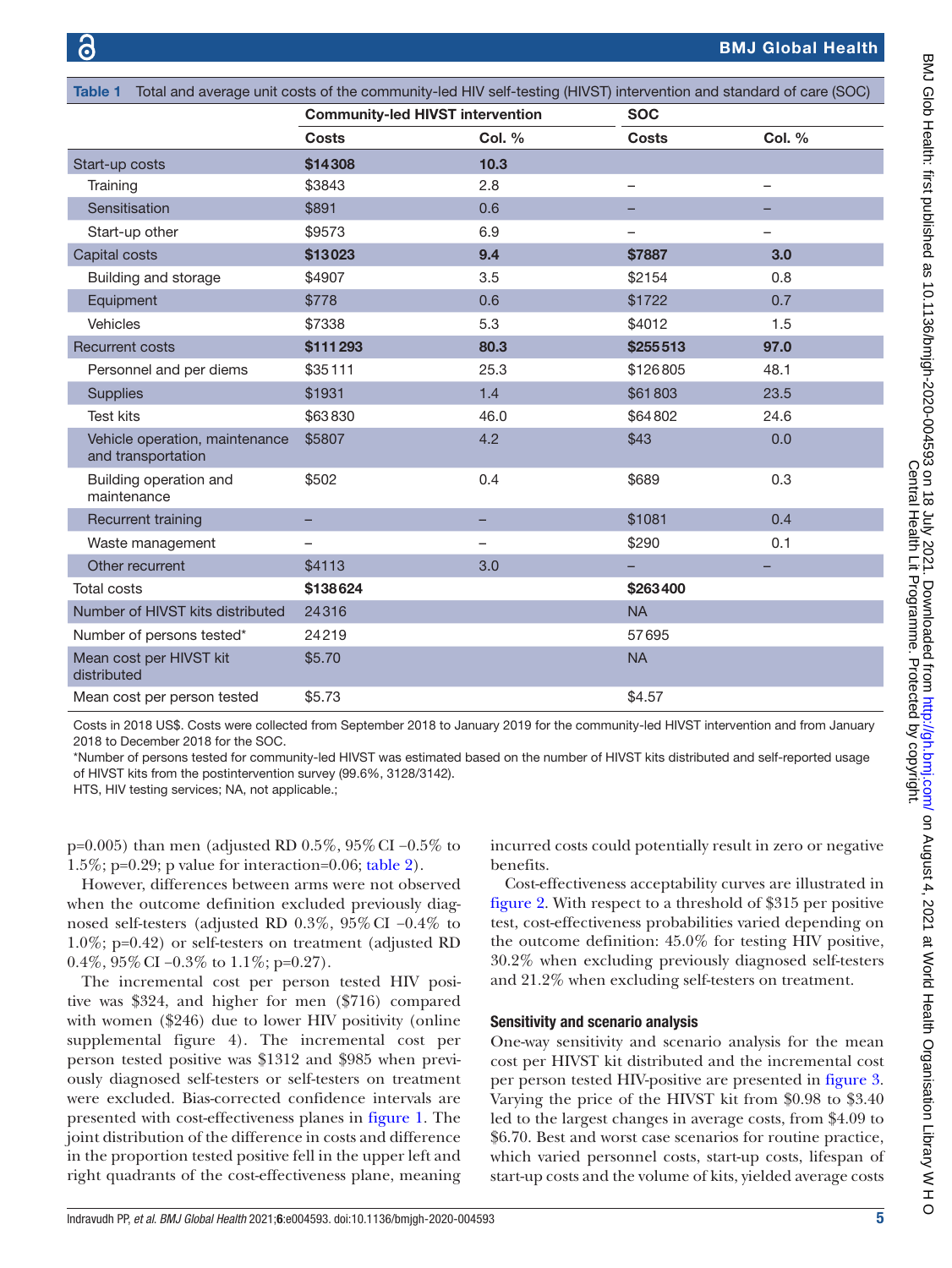| Glob Health: f                                                                                                                                                                                                                                                                                                                                                                                                                                                                                                                                   |
|--------------------------------------------------------------------------------------------------------------------------------------------------------------------------------------------------------------------------------------------------------------------------------------------------------------------------------------------------------------------------------------------------------------------------------------------------------------------------------------------------------------------------------------------------|
|                                                                                                                                                                                                                                                                                                                                                                                                                                                                                                                                                  |
|                                                                                                                                                                                                                                                                                                                                                                                                                                                                                                                                                  |
| irst published as                                                                                                                                                                                                                                                                                                                                                                                                                                                                                                                                |
|                                                                                                                                                                                                                                                                                                                                                                                                                                                                                                                                                  |
|                                                                                                                                                                                                                                                                                                                                                                                                                                                                                                                                                  |
|                                                                                                                                                                                                                                                                                                                                                                                                                                                                                                                                                  |
|                                                                                                                                                                                                                                                                                                                                                                                                                                                                                                                                                  |
|                                                                                                                                                                                                                                                                                                                                                                                                                                                                                                                                                  |
|                                                                                                                                                                                                                                                                                                                                                                                                                                                                                                                                                  |
|                                                                                                                                                                                                                                                                                                                                                                                                                                                                                                                                                  |
| $\mathbb{F}$                                                                                                                                                                                                                                                                                                                                                                                                                                                                                                                                     |
| Ō                                                                                                                                                                                                                                                                                                                                                                                                                                                                                                                                                |
|                                                                                                                                                                                                                                                                                                                                                                                                                                                                                                                                                  |
| <b>Adjusted mean</b><br>or risk difference<br>(95% CI) * p value<br>3.77 (2.44 to 5.10)<br>1.2% (0.3% to 2.0%)<br>0.3% (-0.4 to 1.0%)<br>$0.4\%$ (-0.3 to 1.1%)<br>3.57 (2.33 to 4.81)<br>0.5% (-0.5 to 1.5%)<br>3.91 (2.49 to 5.32)<br>1.6% (0.5% to 2.6%)<br>same covariates except<br>with HIV positivity a<br>g HIV testing at a low<br>HIVST was not likely<br>cially in contexts with<br>ment can be used to<br>e in the general popu-<br>y remains a limiting<br>nean cost of \$5.70 per<br>inity-led HIVST inter-<br>ed through the SOC. |

|                                                   | <b>Community-led</b><br><b>HIVST arm</b><br>Mean or $% (n/N)$ | SOC arm<br>Mean or n/N<br>(%) | Unadjusted mean or<br>risk difference (95% CI)<br>p value | <b>Adjusted mean</b><br>or risk difference<br>$(95\% \text{ Cl})$ * p value |
|---------------------------------------------------|---------------------------------------------------------------|-------------------------------|-----------------------------------------------------------|-----------------------------------------------------------------------------|
| Overall                                           |                                                               |                               |                                                           |                                                                             |
| Provider costs (2018 US\$)                        | 9.06                                                          | 5.52                          | 3.66 (2.31 to 5.01)<br>< 0.001                            | 3.77 (2.44 to 5.10)<br>< 0.001                                              |
| <b>Tested HIV positive</b>                        | 2.6%<br>(104/3960)                                            | 1.7%<br>(67/3920)             | 1.0% (0.1% to 1.8%)<br>0.03                               | 1.2% (0.3% to 2.0%)<br>0.008                                                |
| Excluding previously diagnosed<br>self-testers†   | 1.7%<br>(69/3960)                                             | 1.6%<br>(64/3920)             | $0.1\%$ (-0.6 to 0.9%)<br>0.68                            | $0.3\%$ (-0.4 to 1.0%)<br>0.42                                              |
| Excluding self-testers on<br>treatment $\ddagger$ | 1.8%<br>(73/3960)                                             | 1.6%<br>(64/3920)             | $0.2\%$ (-0.4 to 0.9%)<br>0.48                            | $0.4\%$ (-0.3 to 1.1%)<br>0.27                                              |
| Men§                                              |                                                               |                               |                                                           |                                                                             |
| Provider costs (2018 US\$)                        | 8.04                                                          | 4.68                          | 3.61 (2.36 to 4.86)<br>< 0.001                            | 3.57 (2.33 to 4.81)<br>< 0.001                                              |
| Tested HIV positive                               | 1.5%<br>(23/1577)                                             | 1.1%<br>(17/1495)             | $0.4\%$ (-0.5 to 1.4%)<br>0.34                            | $0.5\%$ (-0.5 to 1.5%)<br>0.29                                              |
| Women§                                            |                                                               |                               |                                                           |                                                                             |
| Provider costs (2018 US\$)                        | 9.74                                                          | 6.04                          | 3.74 (2.25 to 5.23)<br>< 0.001                            | 3.91 (2.49 to 5.32)<br>< 0.001                                              |
| <b>Tested HIV positive</b>                        | 3.4%<br>(81/2383)                                             | 2.1%<br>(50/2425)             | 1.4% (0.3% to 2.5%)<br>0.02                               | 1.6% (0.5% to 2.6%)<br>0.005                                                |
|                                                   |                                                               |                               |                                                           |                                                                             |

\*Analysis adjusted for sex, age group, literacy, religion, ethnicity and health status. Subgroup analysis adjusts for the for sex.

†Defined as testing positive through the SOC or newly self-testing positive.

‡Defined as testing positive through the SOC or self-testing positive and not on ART.

<span id="page-5-0"></span>Table 2 Incremental costs and effects of community-led HIV self-testing (HIVST)

§P value for interaction by sex. Provider costs: p=0.25. Tested HIV positive: p=0.06.

SOC, standard of care.

ranging from \$3.57 to \$7.56. Results remained robust to variations in sensitivity analysis.

Uncertainty associated with HIV positivity led to the largest changes in the incremental cost per person tested positive, ranging from \$184 to \$1141 based on 95% CIs for the effect estimate. In best and worst case scenarios modelling routine implementation and uncertainty in the effect estimate, the incremental cost per person tested positive varied from \$105 to \$1614.

# **DISCUSSION**

We conducted an economic evaluation within a clusterrandomised trial of community-led delivery of 7-day HIVST campaigns in Malawi. The community-led HIVST intervention showed low average cost of \$5.70 per HIVST kit distributed, with test kits and personnel the main contributing costs. Individual-level provider costs were higher in the community-led HIVST arm than the SOC arm, demonstrating low substitution due to HIVST uptake among recently tested individuals. The intervention effect on HIV positivity varied based on adjustment for previous diagnosis. The incremental cost per person tested HIV positive was \$324 but increased to \$1312 and \$985 when adjusting for previously diagnosed self-testers or self-testers on treatment, respectively. The addition of community-led HIVST to the SOC demonstrated low

probability of being cost-effective, key determinant. Despite providing additional unit cost, community-led to be a cost-effective strategy, especially low prevalence of undiagnosed HIV.

Universal HIV testing and treatr support reductions in HIV incidence lation,<sup>[1](#page-9-0)</sup> but financial sustainability remains a limiting factor. Our cost analysis showed a m kit distributed through the communityvention and  $$4.57$  per person tested The largest contributors to intervention costs were test kits, personnel, and vehicle operation and maintenance. SOC costs were driven by personnel followed by test kits and supplies. Differences in resource use reflect the higher price of HIVST kits but lower cost of personnel from campaign-style implementation by community volunteers. The cost of supplies was also higher in the SOC due to recurrent use of medical supplies alongside provision of HIV RDTs. The average cost for HIVST implementation reported in this study is lower than costs previously reported for door-to-door distribution of kits in Malawi, both in rural (2017 US\$8.15) and urban (2014 US\$8.78) settings. $2425$  Lower costs are likely influenced by the high volume of kits delivered within a short period of time in addition to pragmatic implementation through

 $\circ$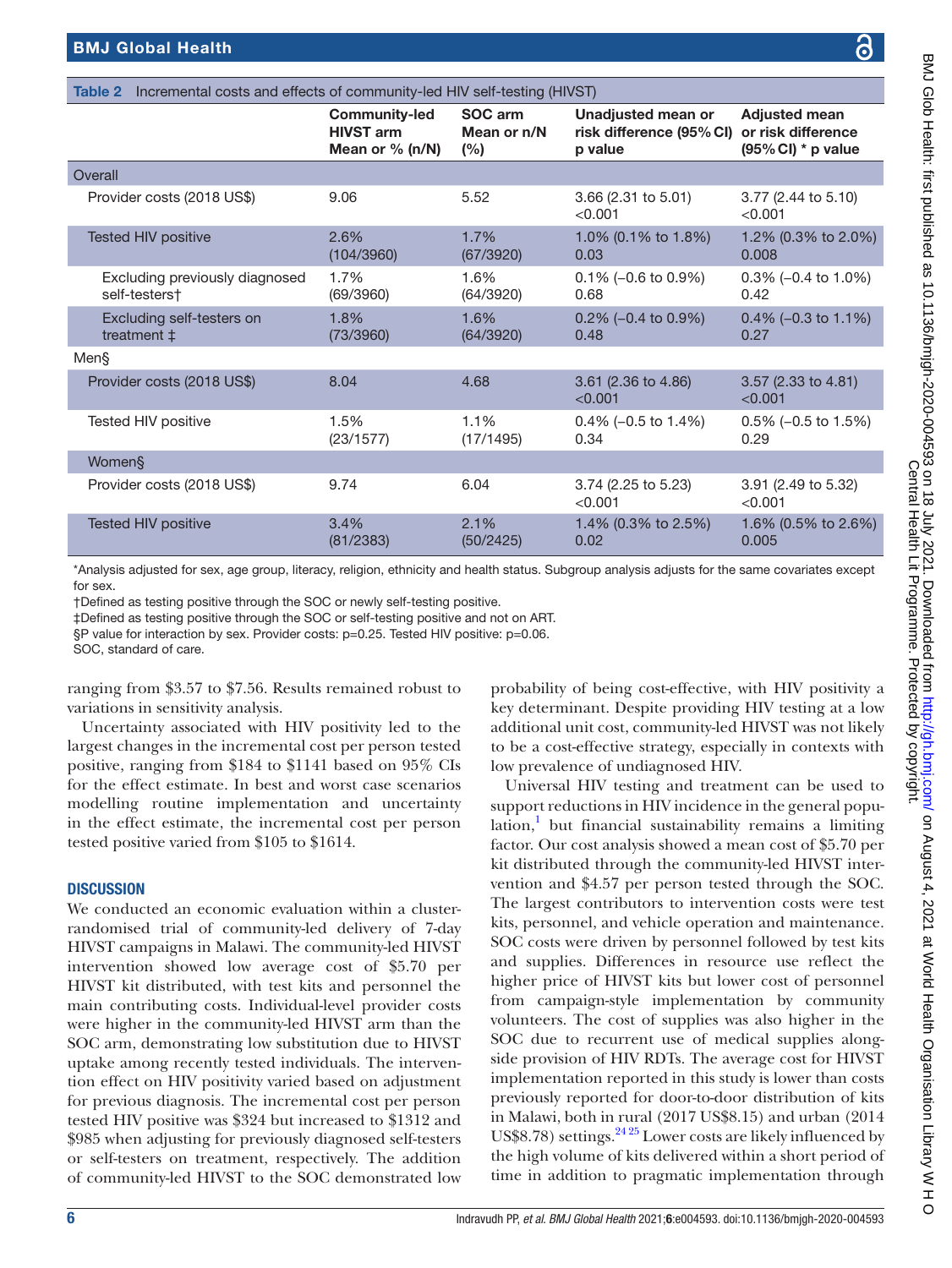

<span id="page-6-0"></span>Figure 1 Cost-effectiveness plane for community-led HIV self-testing. Cost-effectiveness plane of adding communityled HIVST to the standard of care. The incremental cost per person tested HIV positive for alternative outcome definitions are illustrated. Each point represents the adjusted mean difference in cost (incremental cost) and adjusted risk difference in the proportion tested HIV positive (incremental effect) for one bootstrap replicate. The dark blue circle indicates the incremental cost per person tested positive and the dark blue line indicates the bootstrap confidence intervals using the bias-corrected percentile method. LL, lower limit; UL upper limit.

# BMJ Global Health





<span id="page-6-1"></span>Figure 2 Cost-effectiveness acceptability curves for community-led HIVST by scenario. Cost-effectiveness acceptability curves of adding community-led HIVST to the standard of care. Cost-effectiveness probabilities for the incremental cost per person tested HIV positive are plotted for alternative outcome definitions across a range of willingness-to-pay values. HIVST, HIV self-testing.

established community health groups, who are routinely activated to support basic health service provision.

Our findings highlight potential areas for cost reductions under scenarios modelling routine implementation by the Ministry of Health. Personnel salaries and per diems contributed substantially to costs and could be further reduced under routine practice. Packaging HIVST with other health interventions could also reduce the ratio of fixed costs, including personnel, to variable costs through economies of scope. Recurrent implementation could produce efficiency gains as community health groups become more familiar with HIVST and start-up costs are spread over a longer period of time. Minimising retesting among recently tested individuals or reducing the price of HIVST kits could additionally lower costs, with HIVST kits accounting for the majority of costs. Furthermore, community-led HIVST is likely to realise greater economies of scale as unit costs decrease with increasing volume of kits distributed.

A community-led approach has often been promoted as a mechanism to include context-specific knowledge and resources in health programmes.<sup>[8](#page-9-6)</sup> Implementation through community-driven systems could lower costs and expand the pool of available resources for service provision.<sup>[8](#page-9-6)</sup> Earlier studies have shown that community-led approaches can be less costly than vertically delivered strategies. $26$  However, there is a risk of shifting economic costs down to resource-constrained communities. In a multicountry study, community-led multidisease campaigns were less costly than the SOC, but higher median opportunity costs were reported by community volunteers. $^{26}$  In our analysis, costs incurred by communities were not captured due to incomplete data collection, though community contributions observed by the study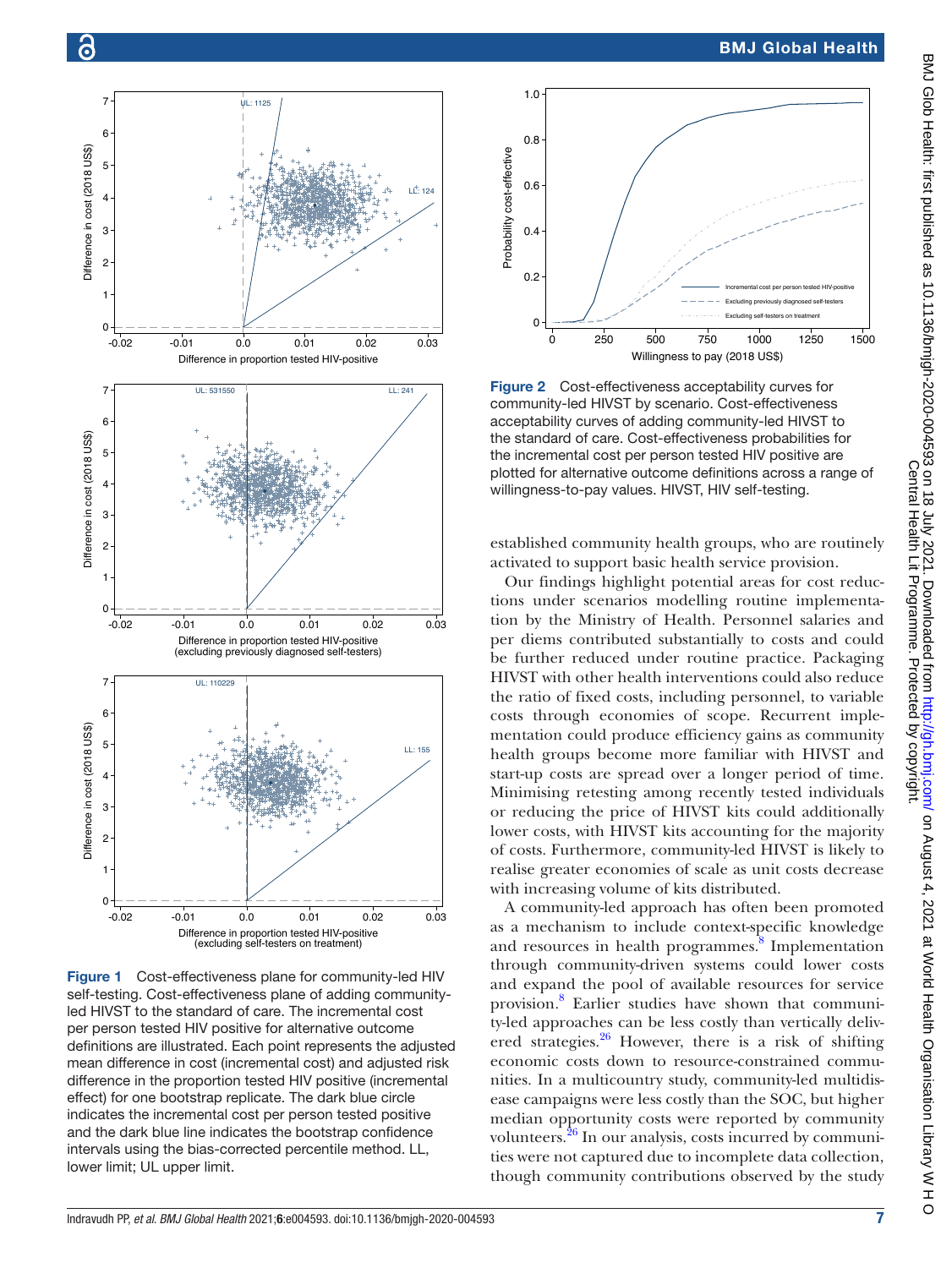

<span id="page-7-0"></span>Figure 3 Tornado diagram of one-way deterministic sensitivity and scenario analysis. Tornado diagram illustrating changes in the mean cost per HIVST kit distributed and incremental cost per person tested HIV positive based on variations to inputs. Light blue bars represent changes at minimum input values, while dark blue bars represent changes at maximum input values. LL, lower limit; UL upper limit.

were relatively nominal and included donated building space, equipment and transportation. Opportunity costs were also captured through gratuity received by community volunteers.

Accounting for retesting among previously diagnosed self-testers or self-testers on treatment yielded an incremental cost per person tested HIV positive of \$1312 and \$985, respectively. Community volunteers were trained to advise against self-testing on ART to avoid false negative results. However, volunteers did not discourage selftesting among recently tested individuals or individuals known to be HIV positive but not on treatment. High prevalence of retesting among known HIV-positive individuals has previously been reported for both facility-based and community-based services, with retesting motivated by loss to treatment follow-up. $27$  In Malawi, desire to monitor sero-reversion was reported by female sex workers, while opportunity for HIV status disclosure was described among couples.[28 29](#page-9-20) Furthermore, we reported an increase in the proportion of testing at an additional mean cost of \$19.35 per person tested, reflecting low substitution due to HIVST uptake among recently tested individuals. Reasons that have been reported for retesting among HIV-negative individuals included to monitor HIV status, respond to HIV risk exposure or facilitate partner testing[.28 30](#page-9-20) Pressure to self-test could also lead to unnecessary retesting but was reported to be limited in the main

trial.<sup>16</sup> Targeting of subgroups currently underserved by facility-based HTS could improve efficiency, with variable costs associated with HIVST kits higher than fixed costs. Equally, targeted distribution could heighten stigma around HIV testing and reduce uptake among priority subgroups. Under such conditions, wider implementation might be required to identify undiagnosed people living with HIV despite losses in efficiency.

Adding community-led HIVST to the SOC had 21%–45%probability of being cost-effective at a threshold of \$315 per positive test. We used HIV positivity as an outcome but did not distinguish between newly and previously identified people living with HIV. We aimed to improve comparability with the threshold, which is based on the cost per new diagnosis, by adjusting for previously diagnosed self-testers or self-testers on treatment. However, we did not collect data on previous diagnosis among individuals who tested through standard HTS and may have underestimated known HIV-positive status in the SOC arm. $^{19}$  We also did not account for confirmatory testing following HIVST and may have overestimated HIV diagnosis in the community-led HIVST arm. Furthermore, we used a willingness-to-pay threshold recommended for decision making within HIV testing programmes, with thresholds as low as \$150 per new diagnosis suggested when considering resource allocation across healthcare services[.7](#page-9-5)

 $\circ$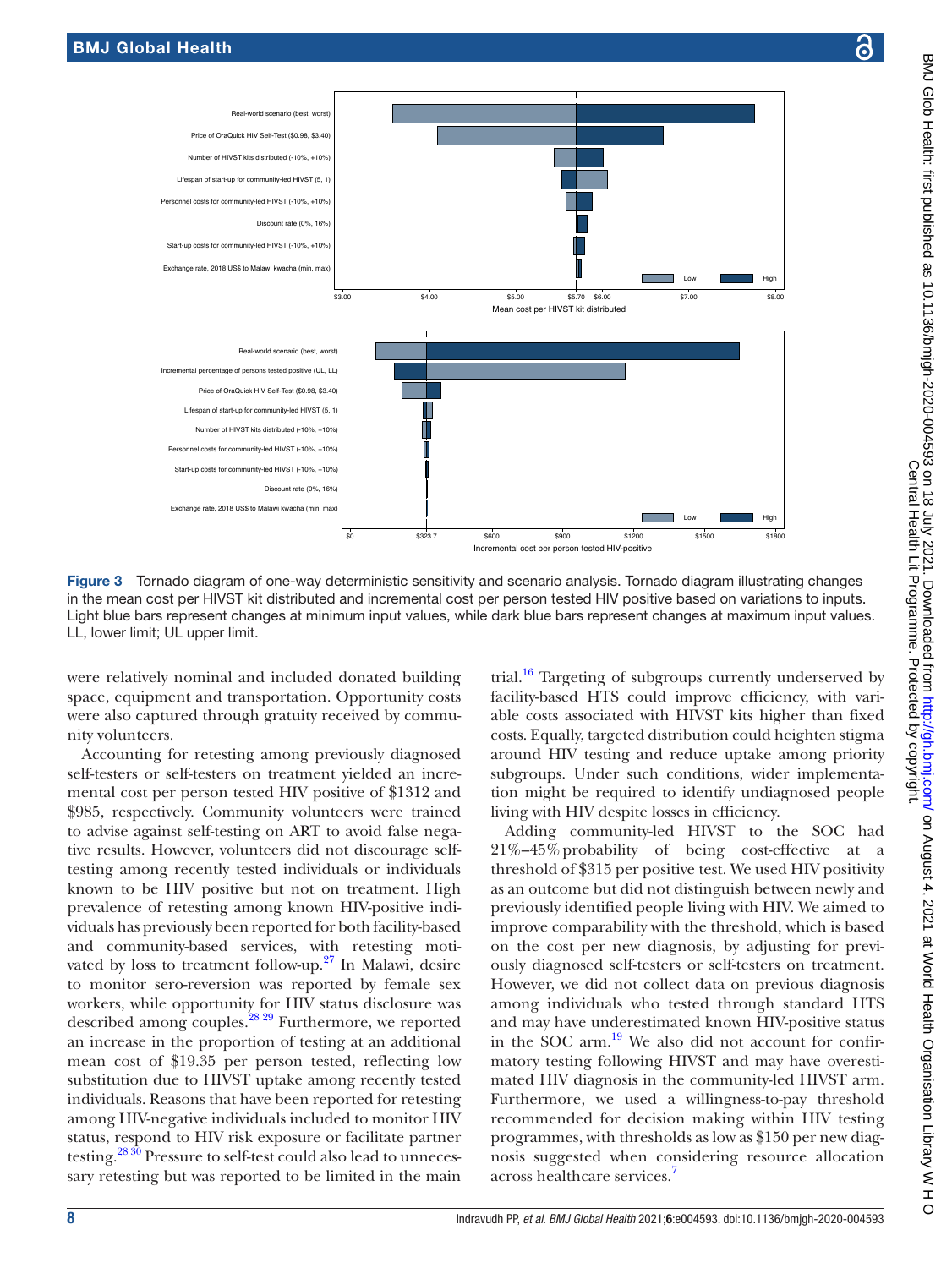Cost-effectiveness of community-based HIV testing is dependent on minimising implementation costs and maximising uptake among populations with high prevalence of undiagnosed  $HIV$ .<sup>[31 32](#page-9-22)</sup> Using a community-led approach, we aimed to lessen costs through pragmatic and short-term implementation and better outcomes through community participation and implementation in a high-prevalence district. Mobilising community health groups beyond an annual period may improve probability of cost-effectiveness, given the low impact on HIV positivity reported in this study. Districts with more substantial prevalence of undiagnosed HIV should also be targeted, though diminishing returns to HIV testing will continue to influence cost-effectiveness as countries near global HIV targets. Additional health benefits could also potentially be gained by delivering HIVST within a broader package of multidisease interventions at community level.

The main strength of our study is the use of a clusterrandomised trial as an instrument for economic evaluation, with our analysis based on individual-level data for costs and effects. Individual-level costs were estimated using the frequency of HIV testing and self-testing events, providing insights into retesting behaviours and potential opportunities for efficiency gains. In our analysis, we also accounted for the clustered design, correlation between costs and effects, and covariate adjustment. Furthermore, we present findings from a pragmatic intervention implemented through established community health groups. The intervention was aimed at replicating real-world implementation, underpinning the generalisability of our costs to similar settings in sub-Saharan Africa with community health groups. However, our findings on cost-effectiveness were highly sensitive to variations in HIV positivity.

The study, however, has limitations. First, costs of the community-led HIVST intervention were collected from the perspective of a non-governmental organisation rather than the health system. However, we aimed to replicate scenarios for routine implementation by varying start-up and personnel costs and the volume of kits distributed. We also did not account for costs incurred by communities and patients, though this was expected to be very low.<sup>25</sup> Second, individual-level costs and effects are based on self-report and subject to recall or social desirability bias, with potential for over-reporting in the community-led HIVST arm following exposure to the intervention. Third, trial-based economic evaluations have limitations, with the time horizon for evaluating costs and effects limited to the trial period. Fourth, our outcome was restricted to HIV positivity. We aimed to adjust our outcome for known HIV-positive individuals to improve comparability with the willingness-to-pay threshold based on the cost per new diagnosis. However, we were unable to account for previous diagnosis under standard HTS or confirmatory testing following HIVST. We also did not evaluate treatment or prevention outcomes or generic health endpoints. Finally, we

did not consider non-health benefits associated with community-led programmes.<sup>[33](#page-9-24)</sup>

# **CONCLUSION**

Community-led delivery of 7-day HIVST campaigns provided HIV testing at a low additional unit cost. However, adding community-led HIVST to the SOC was not likely to be cost-effective, especially in contexts with low prevalence of undiagnosed HIV. To maximise the value of community-led HIVST, we recommend targeted delivery to settings and populations with more substantial prevalence of undiagnosed HIV.

#### Author affiliations

<sup>1</sup>Department of Global Health and Development, Faculty of Public Health and Policy, London School of Hygiene & Tropical Medicine, London, UK

<sup>2</sup>Malawi-Liverpool-Wellcome Trust Clinical Research Programme, Blantyre, Malawi <sup>3</sup>Department of Infectious Disease Epidemiology, Faculty of Epidemiology and Population Health, London School of Hygiene & Tropical Medicine, London, UK 4 School of Public Health, University of the Witwatersrand, Johannesburg, South **Africa** 

<sup>5</sup>Institute of Population Health Sciences, University of Liverpool, Liverpool, UK 6 Population Services International Malawi, Lilongwe, Malawi

<sup>7</sup>Department of HIV and AIDS, Ministry of Health, Lilongwe, Malawi

<sup>8</sup>Global HIV, Hepatitis and Sexually Transmitted Infections Programmes, WHO, Geneva, Switzerland

<sup>9</sup>Department of Clinical Research, Faculty of Infectious and Tropical Diseases, London School of Hygiene & Tropical Medicine, London, UK <sup>10</sup>Population Services International, Washington, DC, USA

Acknowledgements We would like to thank the study participants; community partners and the Mangochi District Health Office for their involvement in the implementation of the study; the Department of HIV and AIDS at the Ministry of Health for their involvement in the study design; the Malawi-Liverpool-Wellcome Trust Clinical Research Programme and Population Services International Malawi team for their contributions to the study design and implementation; and the technical advisory group for their scientific input and guidance.

Contributors PPI and FTP conceptualised the study. PI, KF, ELC and FT-P contributed to the study design. PPI, LAS, SM, MKK and RC supervised implementation of the study, including the intervention and data collection. PI conducted the statistical and cost analysis, with scientific input from KF, HM, ELC and FT-P. PPI, KF, RN, CCJ, KH, ELC and FT-P critically interpreted the results. PPI wrote the first draft of the manuscript. All authors reviewed and approved the final manuscript.

Funding The study is funded by Unitaid, grant number: PO#8477-0-600. ELC is also funded by the Wellcome Trust (WT091769).

Competing interests None declared.

Patient consent for publication Not required.

Ethics approval Ethical approvals were obtained from the University of Malawi College of Medicine (P.01/18/2332), London School of Hygiene & Tropical Medicine (14761) and WHO (STAR-comm led CRT-Malawi).

Provenance and peer review Not commissioned; externally peer reviewed.

Data availability statement Deidentified participant data and data dictionary are available on request to the corresponding author. Data are available with investigator support following publication.

Supplemental material This content has been supplied by the author(s). It has not been vetted by BMJ Publishing Group Limited (BMJ) and may not have been peer-reviewed. Any opinions or recommendations discussed are solely those of the author(s) and are not endorsed by BMJ. BMJ disclaims all liability and responsibility arising from any reliance placed on the content. Where the content includes any translated material, BMJ does not warrant the accuracy and reliability of the translations (including but not limited to local regulations, clinical guidelines, terminology, drug names and drug dosages), and is not responsible for any error and/or omissions arising from translation and adaptation or otherwise.